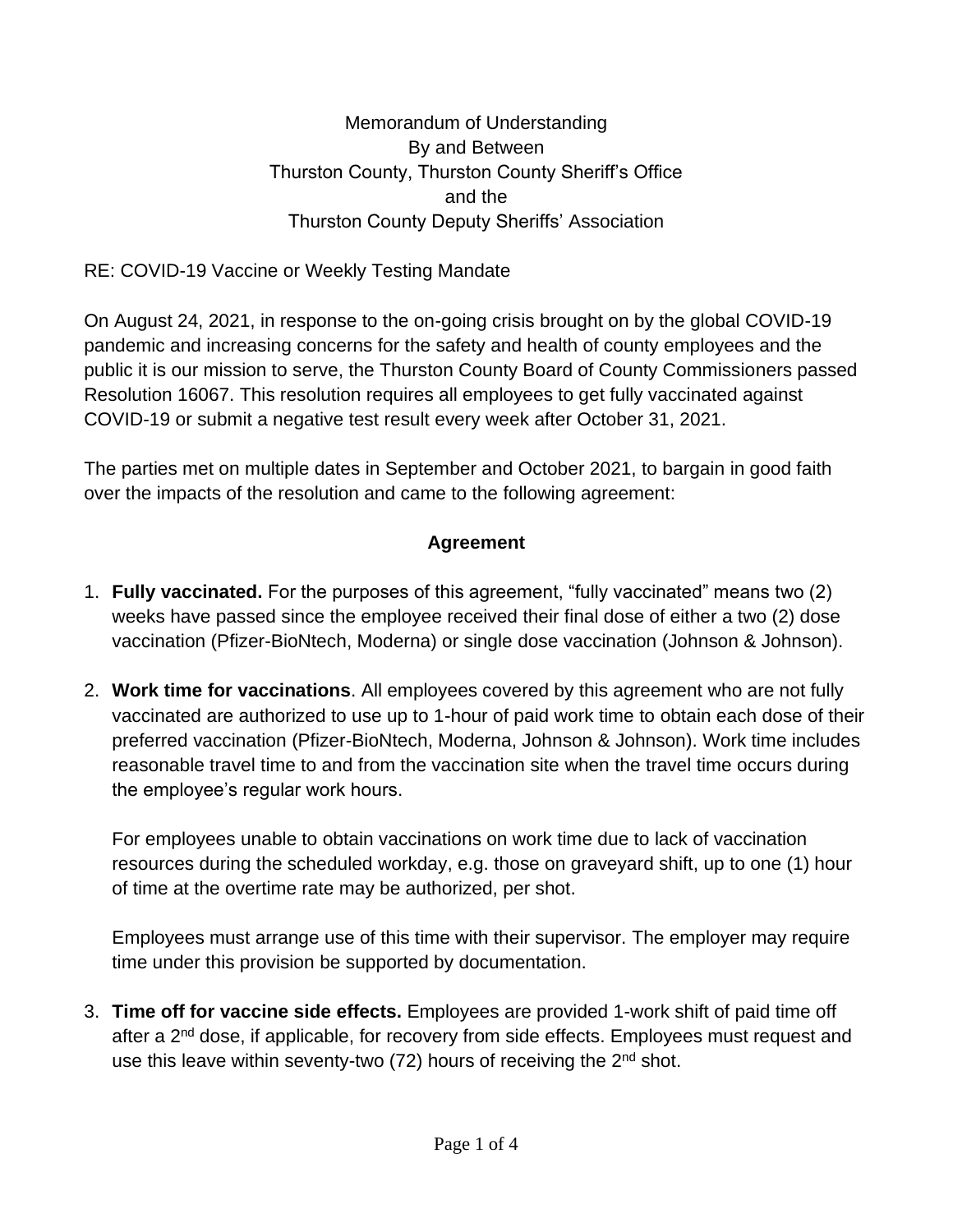- 4. **Unvaccinated employees must provide a weekly negative test result.** Beginning November 15, 2021, unvaccinated employees are required to provide a weekly test result each work week in which they work any hours. Failure to comply with the weekly testing process may result in not being allowed to continue working (leave-without-pay or accrued vacation/alternative leave, at the appointing authority's sole discretion, based on the circumstances).
- 5. **Employer-sponsored testing for unvaccinated employees**. The employer will operate an on-site testing program for unvaccinated employees, subject to the following conditions:
	- a. **Work time**. To provide the weekly test result, unvaccinated employees may access the employer-sponsored test site on work time, including reasonable travel time. This time must be pre-arranged with the employee's supervisor.
	- b. **Test cost**. **The employer will cover all portions of cost of test and facilitation of testing.**
	- c. Unvaccinated employees will be required to use the employer-sponsored testing program, with the following exception: The appointing authority may grant an exception on a case-by-case basis if, for example, an employee is on leave, at the training academy, or otherwise unavailable when the employer-sponsored test site is available. Out-of-pocket costs for testing performed outside of the employer-sponsored program, if any, will be the employee's sole responsibility.
	- d. Any employee who provides proof of "fully vaccinated" status will no longer be subject to the weekly testing requirement.
	- e. The Associations understand that the details of the testing program policy, including locations, time/days available, etc. are yet to be determined. The Associations may request an ad-hoc labor-management committee meeting be scheduled to discuss the testing program policy details.
	- 6. **Failure to Comply with the Vaccination/Testing Requirement.** Employees who are non-compliant with the vaccination/testing requirement may be subject to disciplinary action, up to and including termination. Discipline will be in accordance with the collective bargaining agreement.
	- 7. **Confidentiality.** Records pertaining to an individual employee's vaccination status shall be maintained by the Human Resources Department and kept separate from an employee's personnel file.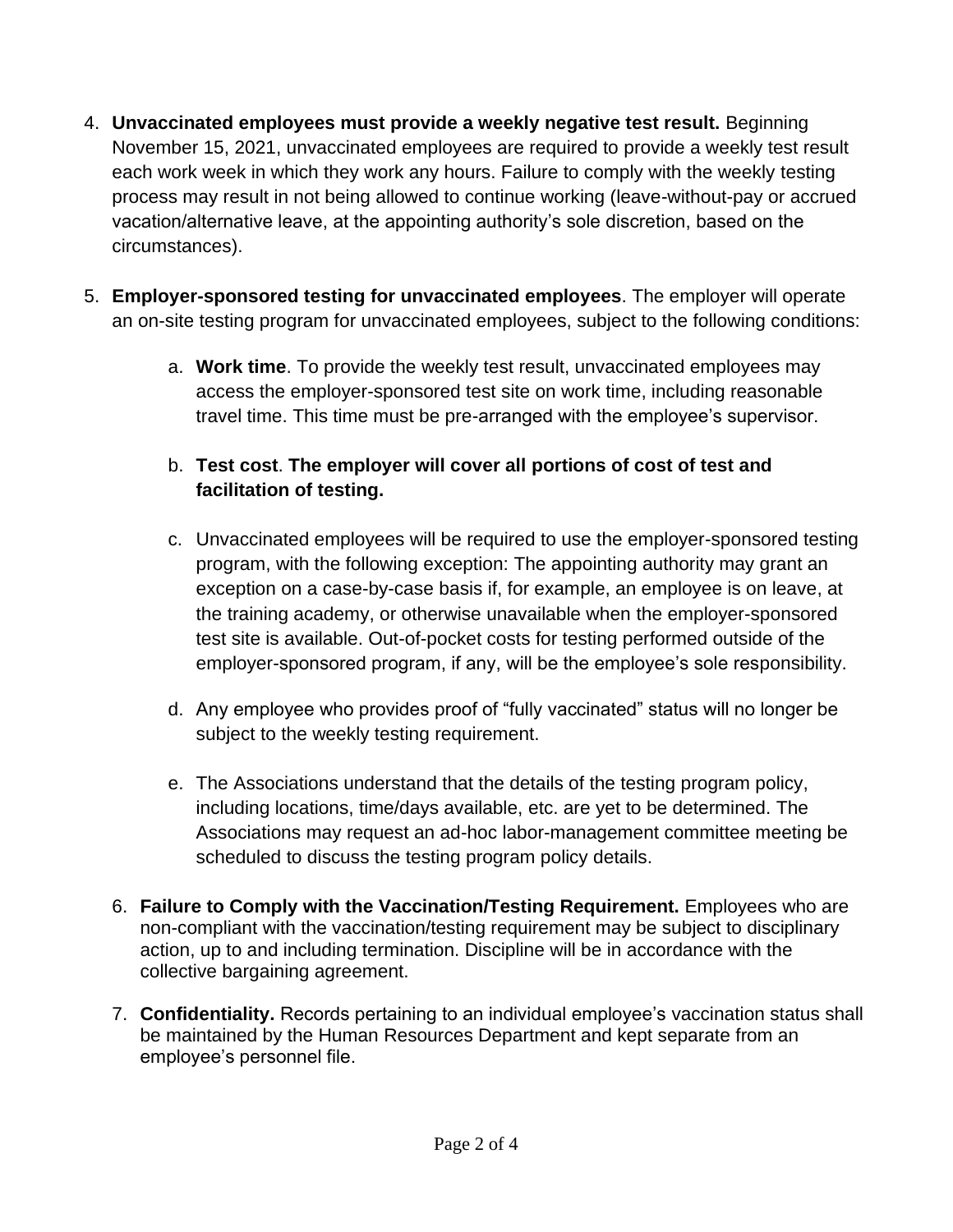The testing third-party company will share an employee's COVID-19 test results with the County and with the employee tested. Testing results will otherwise be held confidential by the County's testing third-party company except as required to be disclosed by law (i.e. with the applicable public health authority). Information about an employee who tests positive for COVID-19 may otherwise only be disclosed to the extent required by applicable law (i.e. ESSB 5115 notifications).

- 8. The overall percentage of bargaining unit employees who are vaccinated will be provided to the Association, upon request.
- 9. **Incentives for Full Vaccination by December 15, 2021.** All employees who provide proof of full vaccination status by December 15, 2021 will be provided the following incentives**:** 
	- a. **Additional Floating Holiday.** One (1) additional floating holiday for use during calendar year 2022, subject to the rules on the use of a floating holiday.
	- b. **COVID-19 Leave**. Up to thirty-two (32) hours \*or\* hours equal to three (3) full work shifts , whichever is greater, of "COVID-19" leave (prorated by FTE) available for use when the employee is unable to work, including unable to telework, for one of the following COVID-19 related reasons:
		- i. the employee is quarantined (pursuant to Federal, State, or local government order or advice of a health care provider) and/or experiencing COVID-19 symptoms and seeking a medical diagnosis;
		- ii. the employee must care for an individual subject to a COVID-19 quarantine (pursuant to Federal, State, or local government order or advice of a health care provider); or
		- iii. the employee's child's school or childcare provider is unavailable for reasons related to COVID-19.

Employees must request use of this leave through their supervisor. The supervisor may require the time be supported by documentation. This leave will be available effective December 16, 2021. Any unused portion will expire on December 31, 2022. COVID-19 leave has no cash-out value.

c. Employees under this agreement who are first responders and covered by the "presumption of workplace exposure" provision of ESSB 5115, are subject to working conditions that can create a greater likelihood of COVID-19 exposure. In recognition of this additional impact to first responders, when such an employee